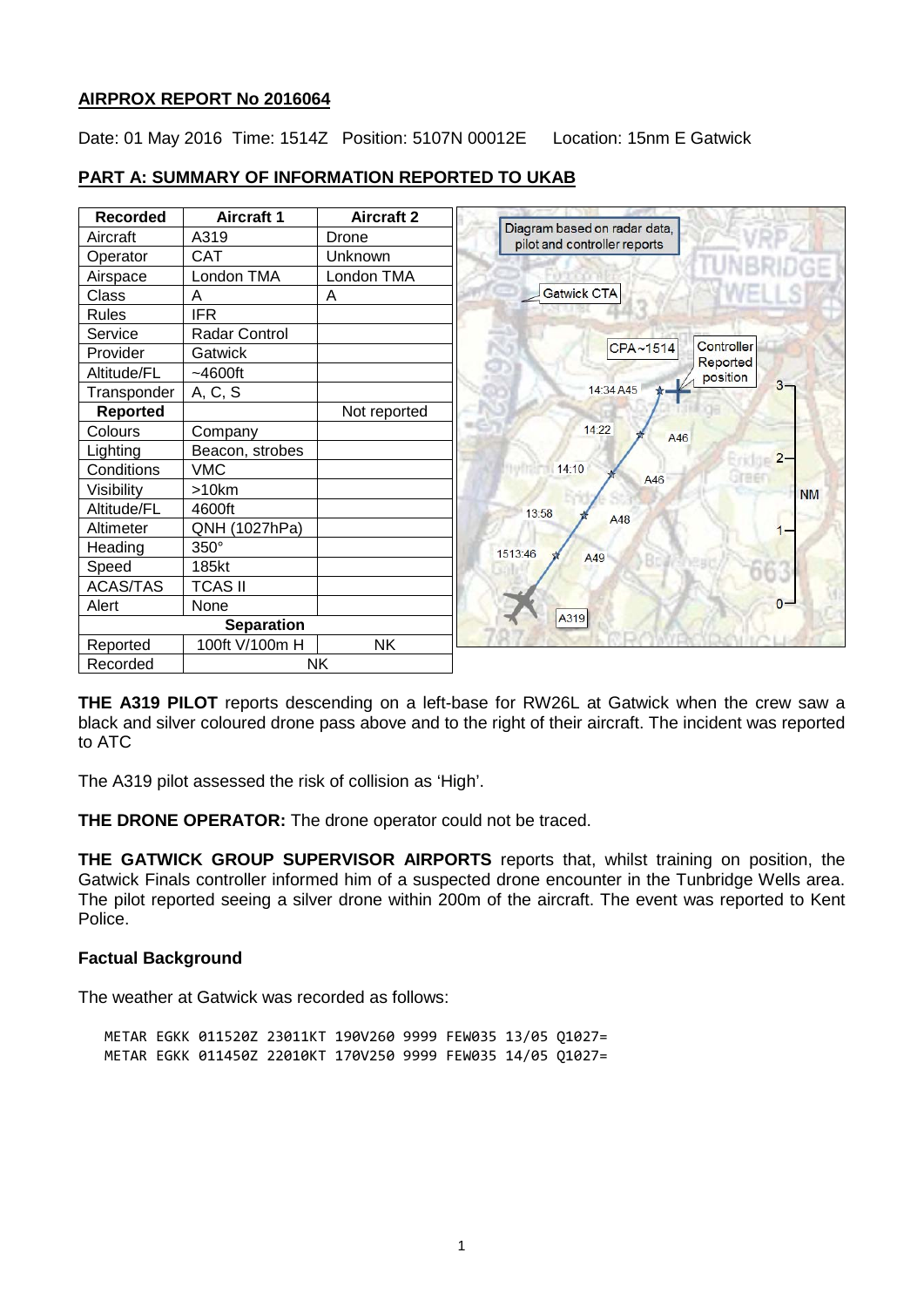### **Analysis and Investigation**

### **UKAB Secretariat**

The Air Navigation Order 2009 (as amended), Article  $138^1$  $138^1$  states:

'A person must not recklessly or negligently cause or permit an aircraft to endanger any person or property.'

Article 166, paragraphs 2, 3 and 4 state:

'(2) The person in charge of a small unmanned aircraft may only fly the aircraft if reasonably satisfied that the flight can safely be made.

(3) The person in charge of a small unmanned aircraft must maintain direct, unaided visual contact with the aircraft sufficient to monitor its flight path in relation to other aircraft, persons, vehicles, vessels and structures for the purpose of avoiding collisions.'

(4) The person in charge of a small unmanned aircraft which has a mass of more than 7kg excluding its fuel but including any articles or equipment installed in or attached to the aircraft at the commencement of its flight, must not fly the aircraft

(a) in Class A, C, D or E airspace unless the permission of the appropriate air traffic control unit has been obtained;

(b) within an aerodrome traffic zone …; or

(c) at a height of more than 400 feet above the surface unless it is flying in airspace described in sub-paragraph (a) or (b) and in accordance with the requirements for that airspace.'

A CAA web site<sup>[2](#page-1-1)</sup> provides information and quidance associated with the operation of Unmanned Aircraft Systems (UASs) and Unmanned Aerial Vehicles (UAVs).

Additionally, the CAA has published a UAV Safety Notice<sup>[3](#page-1-2)</sup> which states the responsibilities for flying unmanned aircraft. This includes:

'You are responsible for avoiding collisions with other people or objects - including aircraft. Do not fly your unmanned aircraft in any way that could endanger people or property. It is illegal to fly your unmanned aircraft over a congested area (streets, towns and cities). …, stay well clear of airports and airfields'.

#### **Summary**

An Airprox was reported when an Airbus A319 and a drone flew into proximity at about 1514 on Sunday 1<sup>st</sup> May 2016. The A319 pilot was operating under IFR in VMC in receipt of a Radar Control Service from the Gatwick Finals Controller. The drone operator could not be traced.

# **PART B: SUMMARY OF THE BOARD'S DISCUSSIONS**

Information available consisted of a report from the A319 pilot, radar photographs/video recordings and a report from the appropriate ATC authority.

The Board first noted that, as for other aviators, drone operators are fundamentally required to avoid collisions with all other aircraft and must not recklessly or negligently cause or permit an aircraft to endanger any person or property. More specifically, drone flight above 400ft in CAS is prohibited without the permission of the appropriate air traffic control unit. The crew of the A319 reported seeing the drone at 4600ft, and the drone operator was not entitled to operate in this location. Members therefore quickly agreed that the drone was being operated within the Class A airspace of the London TMA and that the drone operator should not have done so. Noting the difficulty in accurately

<span id="page-1-0"></span> $1$  Article 253 of the ANO details which Articles apply to small unmanned aircraft. Article 255 defines 'small unmanned aircraft'. The ANO is available to view at [http://www.legislation.gov.uk.](http://www.legislation.gov.uk/)<sup>2</sup> www.caa.co.uk/uas 3 CAP 1202

<span id="page-1-1"></span>

<span id="page-1-2"></span>